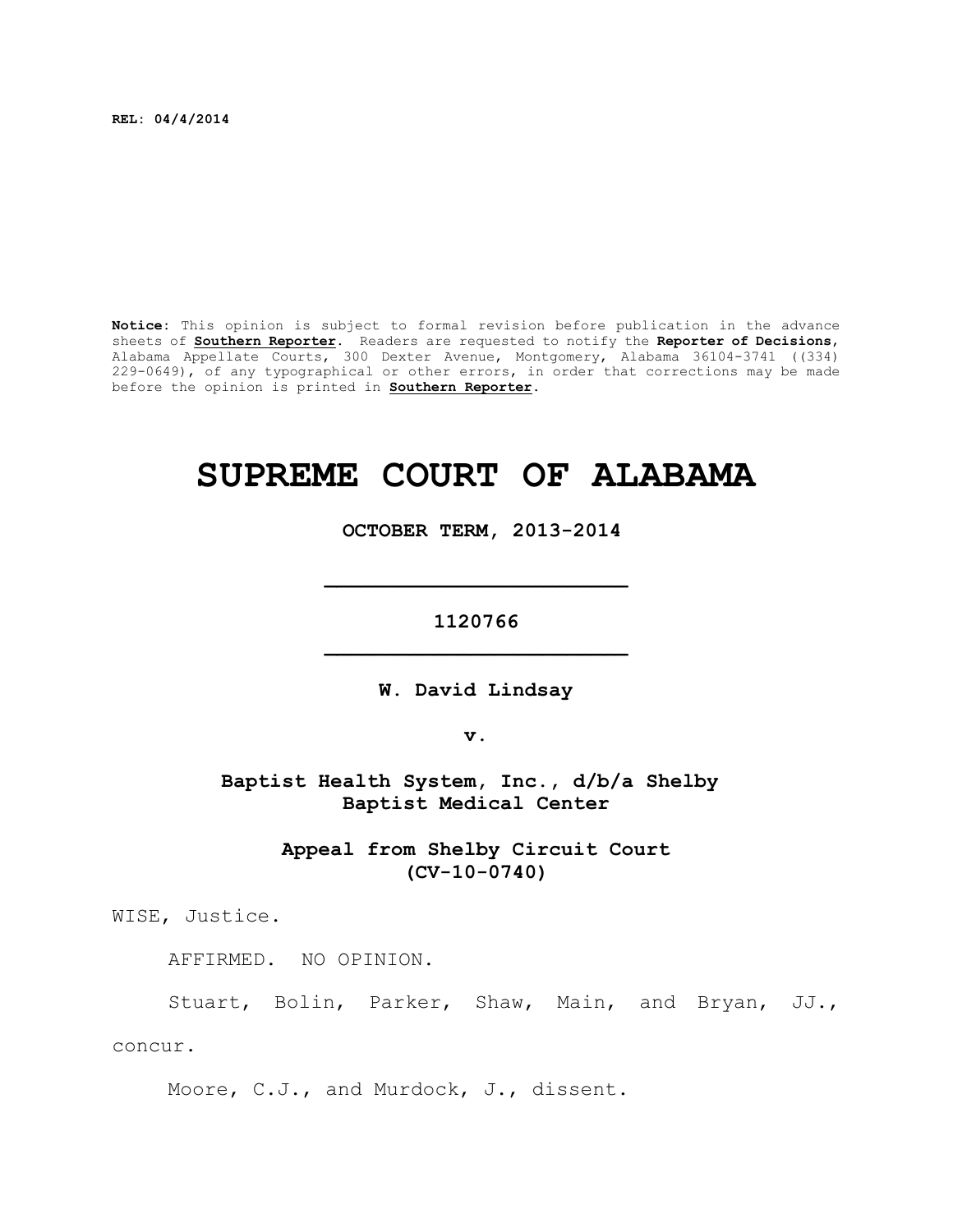MOORE, Chief Justice (dissenting).

W. David Lindsay appeals from a summary judgment entered for Baptist Health System, Inc., d/b/a Shelby Baptist Medical Center ("SBMC"), in his action alleging negligence, wantonness, breach of contract, and defamation. Because I believe that Lindsay has established the existence of genuine issues of material fact, I respectfully dissent from affirming the summary judgment.

# I. Facts and Procedural History

Andy Alexander made a series of harassing prank telephone calls to the emergency department at Shelby Baptist Medical Center on December 12 and 13, 2008, pretending to be Lindsay, an orthopedic surgeon at Shelby Baptist Medical Center. The strange content of the calls should have alerted the hospital that the caller, who succeeded in speaking to one of Lindsay's patients, was not Lindsay. As a result of the calls, Wilma Scott, a nursing supervisor at the medical center who allegedly harbored a grudge against Lindsay, reported him to hospital management for "possible impairment and potentially inappropriate conversations involving a patient." Scott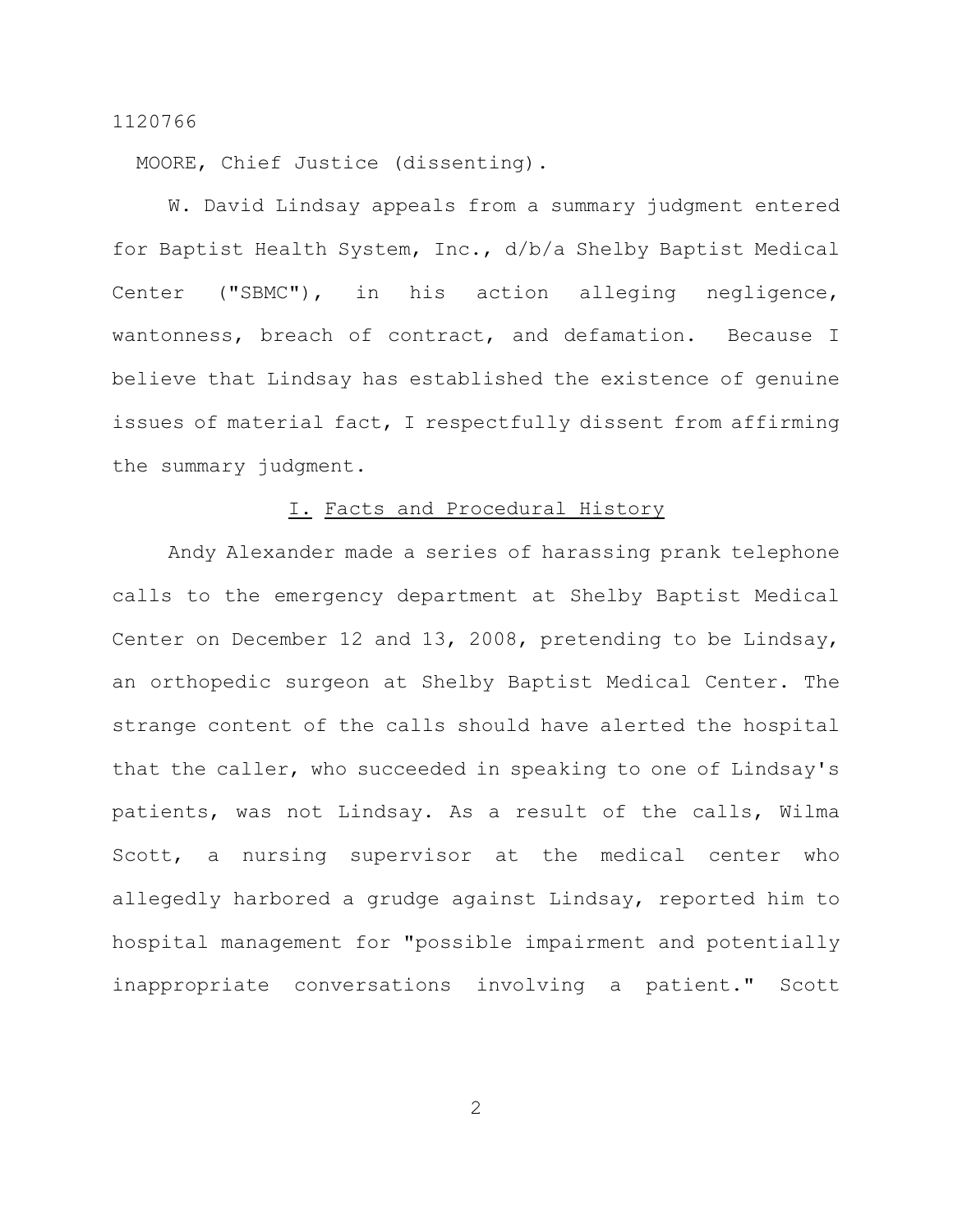committed suicide on January 24, 2009, six weeks after her report triggered the events in this case.

Upon returning from supper on Saturday night, December 13, Lindsay received a telephone call from David Wilson, president of SBMC, who informed him that because of harassing telephone calls he was reported to have made to a patient's room, Lindsay was being summarily suspended and ordered off the hospital grounds. The following Monday SBMC reported the temporary suspension of privileges to the Alabama Board of Medical Examiners, which reacted by suspending Lindsay's medical license. On receiving that report, SBMC automatically revoked Lindsay's privileges at the hospital.

Lindsay immediately sought injunctive relief to restore his medical license and hospital privileges. The Montgomery  $Circuit$   $Court<sup>1</sup>$  granted him relief, but his suspension/revocation had lasted about five weeks, causing significant harm to his practice and generating great personal

 $1$ The underlying action was initially filed in the Montgomery Circuit Court because the Medical Licensure Commission of Alabama was a named defendant. That defendant was dismissed, and, on motion of SBMC, the case was transferred to Shelby County.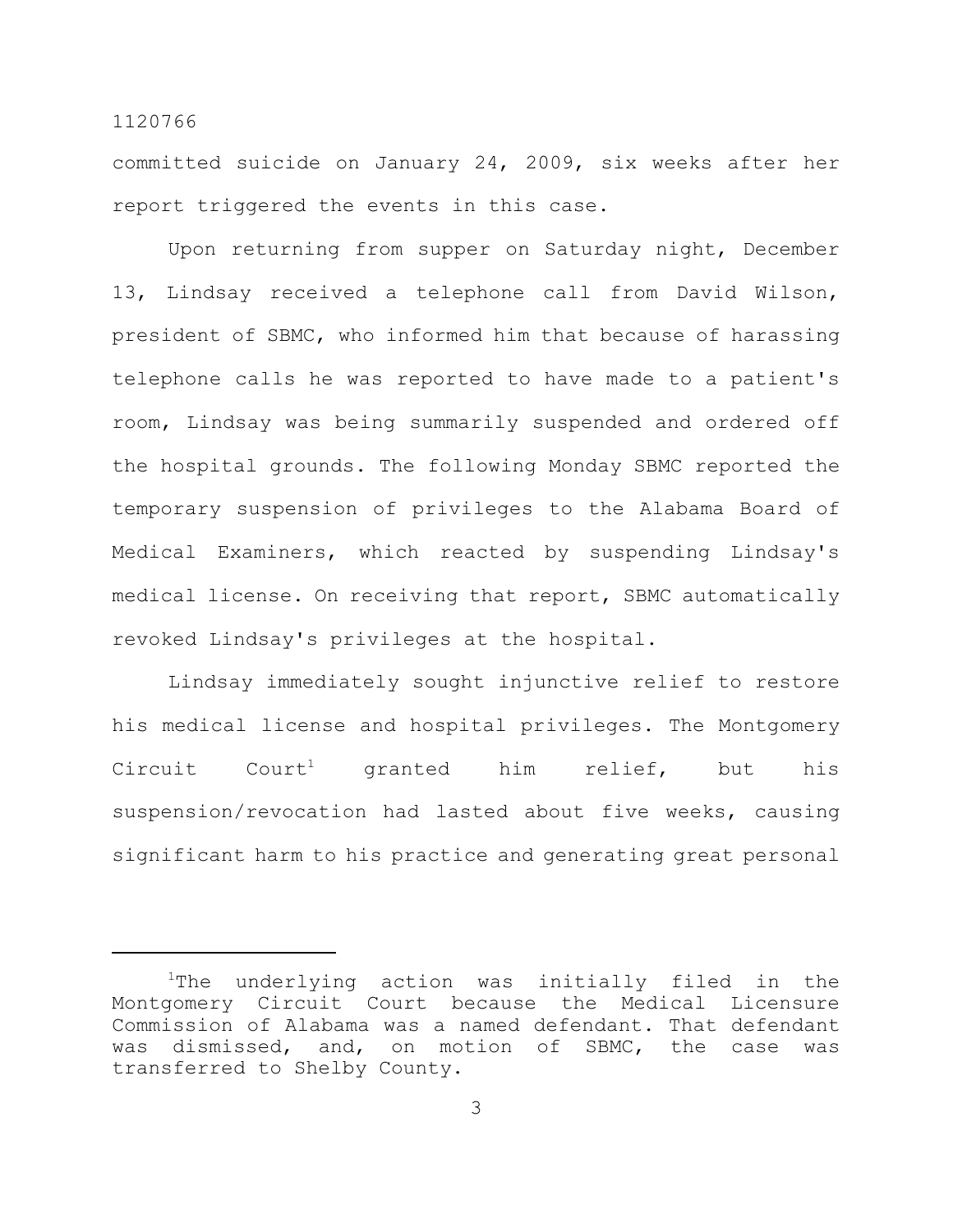stress and anguish. He explained in his affidavit opposing the motion for a summary judgment:

"[A]s a result of the summary suspension of my hospital privileges and the ensuing suspension of my medical license, I suffered severe financial losses, loss of approximately half of my office support staff, including my surgical assistant of approximately six years; great mental anguish and stress, loss of reputation, a loss of patient referrals, and came close to losing my medical practice. My insurance premium for my medical malpractice insurance coverage almost doubled in cost, and I had a total loss of income in my medical practice located in Alabaster and the Montgomery area for five (5) to six (6) weeks."

Lindsay amended his original complaint to allege negligence and willful and wanton conduct against SBMC and also breach of contract and defamation. SBMC moved for a summary judgment arguing immunity under federal and state statutes that protect from judicial review documentation and proceedings of peer-review and quality-assurance processes. See §§ 6-5-333, 22-21-8, and 34-24-58, Ala. Code 1975, and 42 U.S.C. §§ 11111 and 11112. Finding that certain documents Lindsay used to prove his case were absolutely immune from disclosure under these statutes, the trial court struck them as inadmissible. The court also struck Lindsay's affidavit in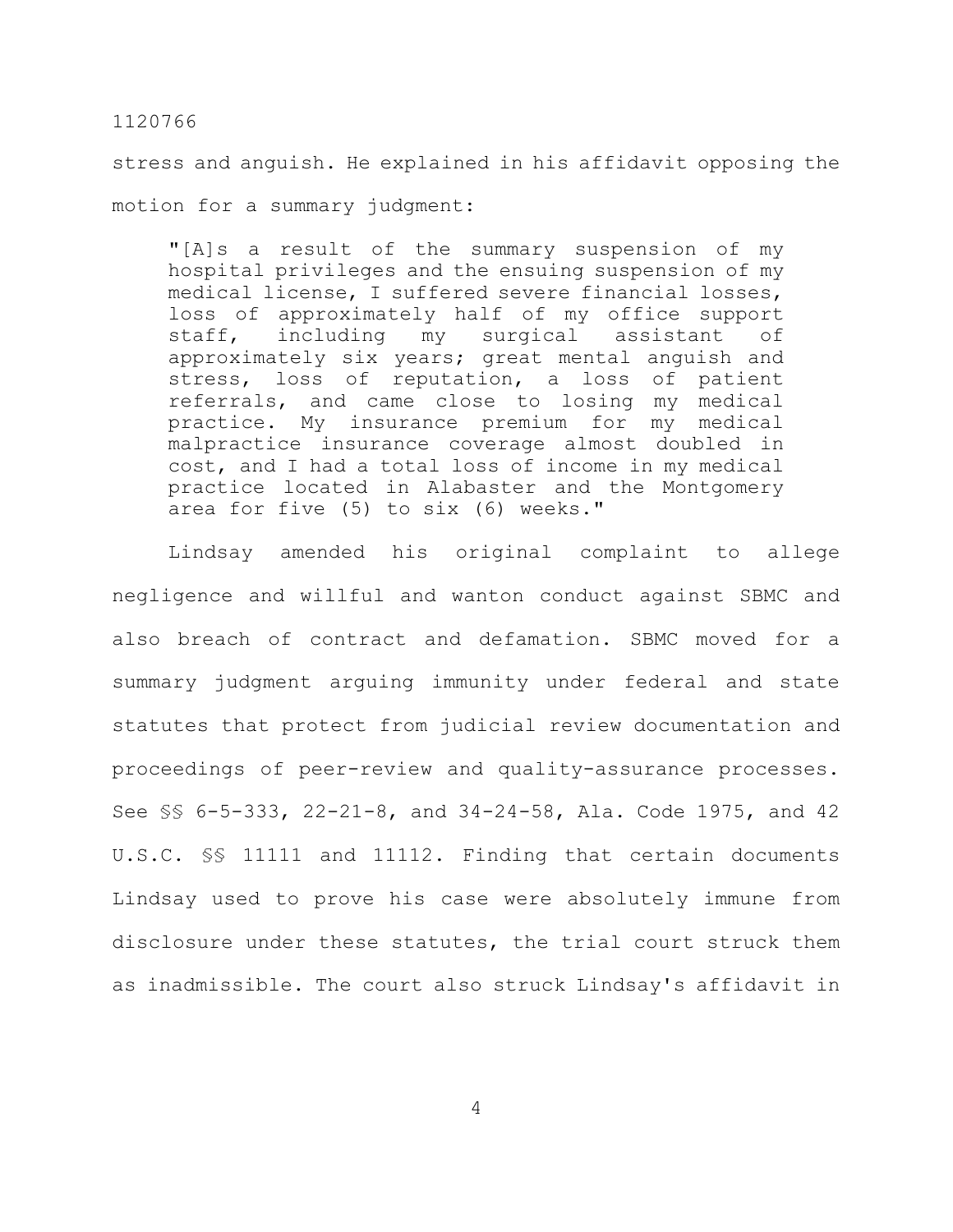its entirety as being of no evidentiary value and without further explanation entered a summary judgment for SBMC.

### II. Standard of Review

A trial court's summary judgment is reviewed de novo, and the judgment is given no presumption of correctness. Baldwin v. Branch, 888 So. 2d 482, 484 (Ala. 2004). A summary judgment is proper when there is "no genuine issue as to any material fact and ... the moving party is entitled to a judgment as a matter of law." Rule 56, Ala. R. Civ. P.

### III. Analysis

SBMC has not contested by affidavit or otherwise Lindsay's statement of the harm its actions caused him. In any case I am required to accept Lindsay's version of the facts: "[T]he court is to view the evidence in a light most favorable to the nonmoving party and to draw all reasonable inferences in favor of that party." Capital Alliance Ins. Co. v. Thorough-Clean, Inc., 639 So. 2d 1349, 1350 (Ala. 1994). SBMC seeks to bypass Lindsay's allegations of harm by arguing that it is immune from suit under statutory provisions that shield peer-review and quality-assurance activities. Although SBMC largely treats these statutory provisions as providing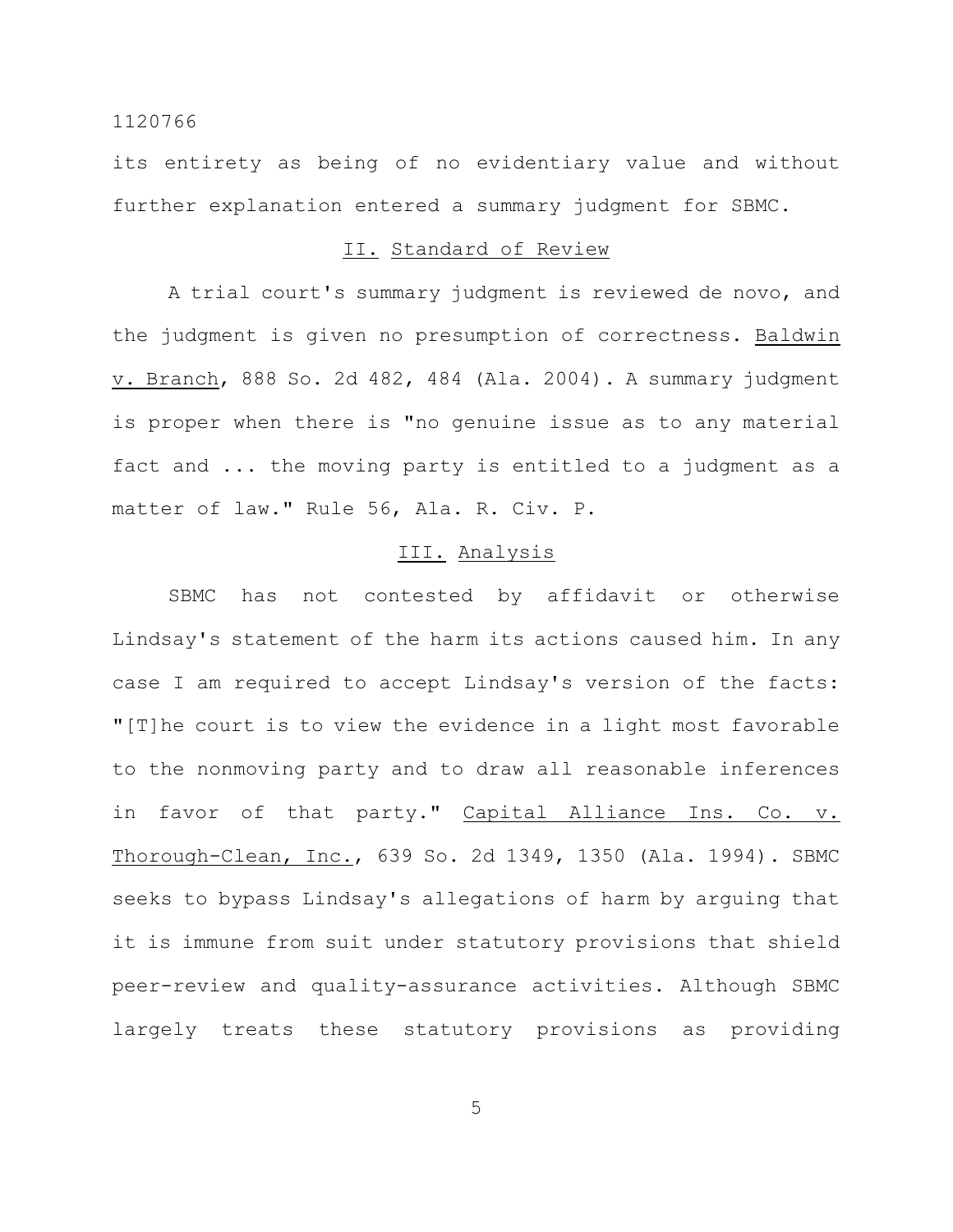absolute immunity from suit, they, in fact, contain substantial qualifications that give rise to factual questions unsuitable for resolution at the summary-judgment stage.

### A. Peer-Review Privilege

Section 6-5-333, Ala. Code 1975, states that any physician who serves on a medical-care peer-review committee shall not be liable in damages as a result of "any action taken or recommendation made by him within the scope of his function" on the committee "if such action was taken or recommendation made without malice and in a reasonable belief that such action or recommendation is warranted by the facts made known to him." § 6-5-333(a) (emphasis added). These statutory qualifications are significant. For the privilege to apply, the trier of fact must determine that the committee acted without malice and on a reasonable fact-based belief.

Alexander made his first prank telephone calls to Shelby Baptist Medical Center on Friday, December 12. Lindsay states that during that evening he "was never contacted by any nurses or employees of SBMC regarding any strange or disturbing phone calls or unusual events regarding the treatment of my patients ...." His privileges were suspended by Wilson the next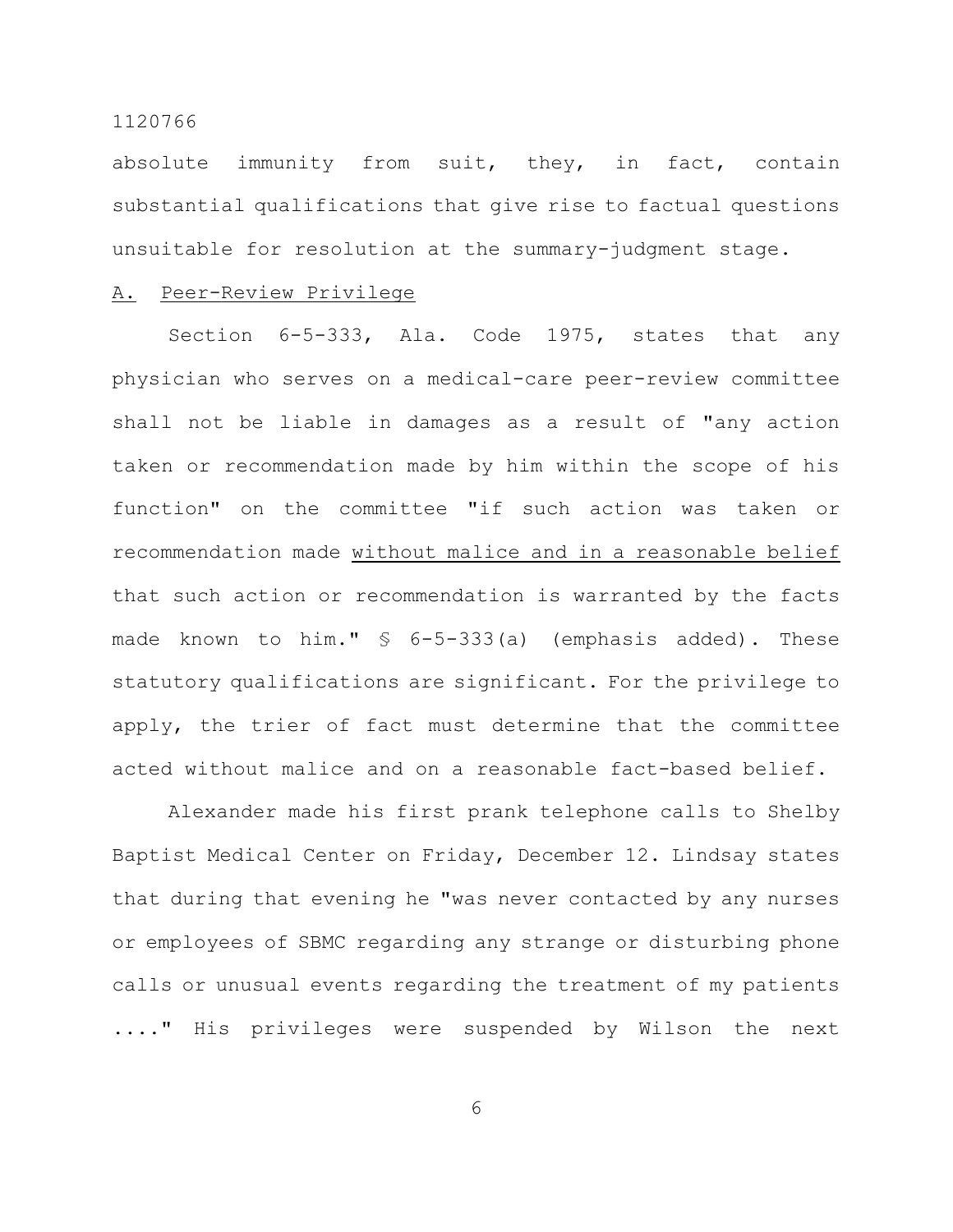evening. The only communication SBMC had with Lindsay before the suspension was a demeaning and accusatory telephone interrogation by the chief of surgery, Dr. Clement Cotter. In his affidavit Lindsay states: "While [I was] speaking to Dr. Cotter, he began asking me extremely unusual questions. Dr. Cotter asked me if I was taking any drugs and also asked me to count backwards from ten, twice, which I did. Dr. Cotter was very accusatory. None of this made any sense to me."

The shortened time frame in which SBMC made its suspension decision and its failure to seek an explanation from Lindsay raise factual questions as to whether it conducted any investigation at all, let alone a "reasonable" one, before suspending Lindsay's privileges. Lindsay thus has raised a genuine issue of material fact as to whether the statutory conditions for granting § 6-5-333 immunity exist in this case. Additionally, the statute applies only to individual practitioners who sit on or assist peer-review committees. The statute by its terms does not immunize corporate entities such as SBMC, the defendant in this case.

# B. Utilization-Review-Committee Privilege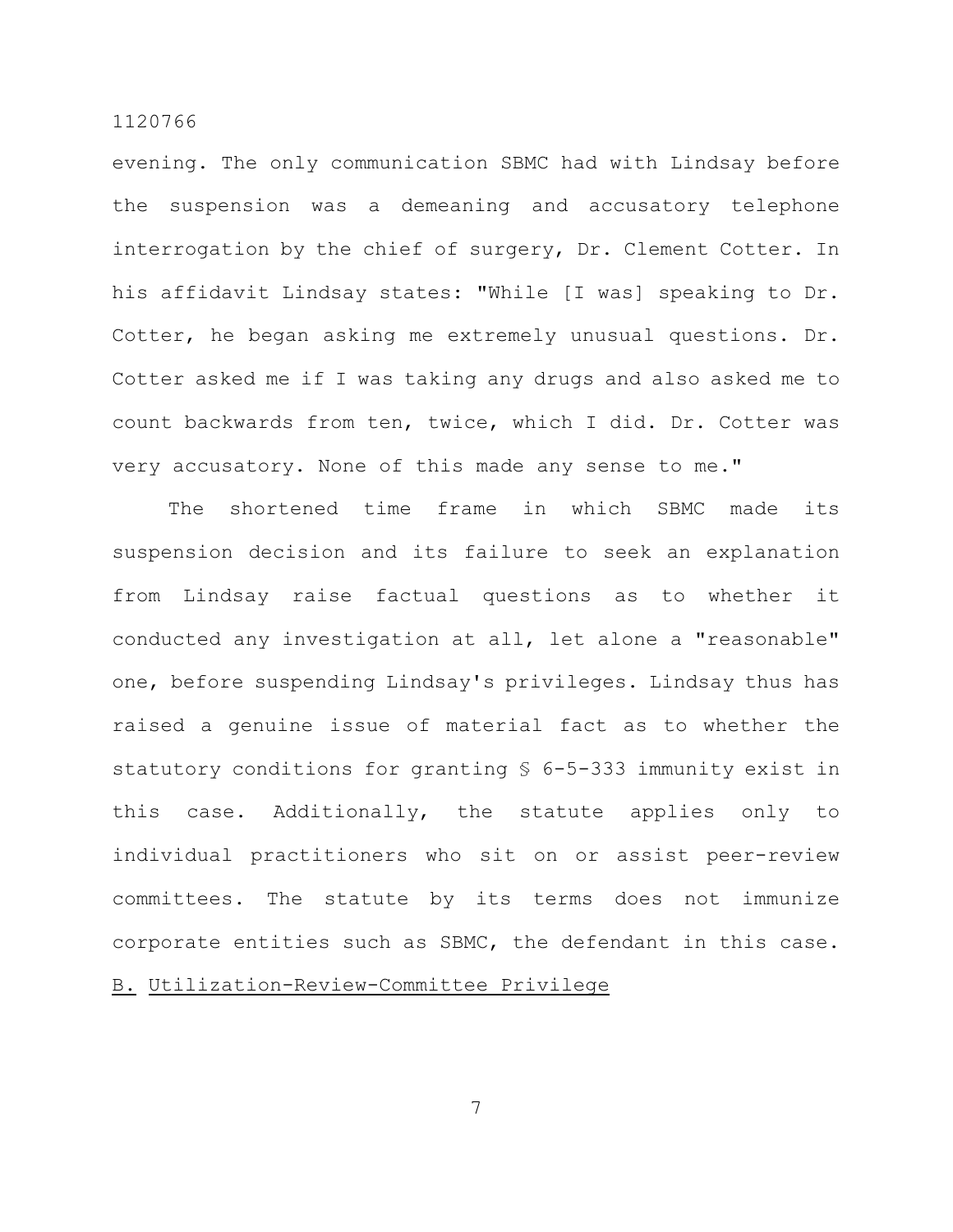Section 34-24-58, Ala. Code 1975, protects from legal action the acts of any physicians' committee of a licensed hospital, but only if the committee's decisions were made "in good faith and without malice and on the basis of facts reasonably known or reasonably believed to exist." The qualifying phrase raises factual questions that cannot be resolved at the summary-judgment stage in the circumstances of this case. "The qualified immunity, however, is not absolute. In a majority of cases immunity only applies when the investigation is conducted in good faith, without malice, and based upon the reasonable belief that the committee's action is warranted." George E. Newton II, Maintaining the Balance: Reconciling the Social and Judicial Costs of Medical Peer Review Protection, 52 Ala. L. Rev. 723, 730 (2001).

### C. Quality-Assurance Privilege

Section 22-21-8, Ala. Code, 1975, which privileges from discovery accreditation and quality-assurance materials, states that "[i]nformation, documents, or records otherwise available from original sources" are available for discovery regardless of whether they were "presented or used in preparation" of quality-assurance materials. § 22-21-8(b).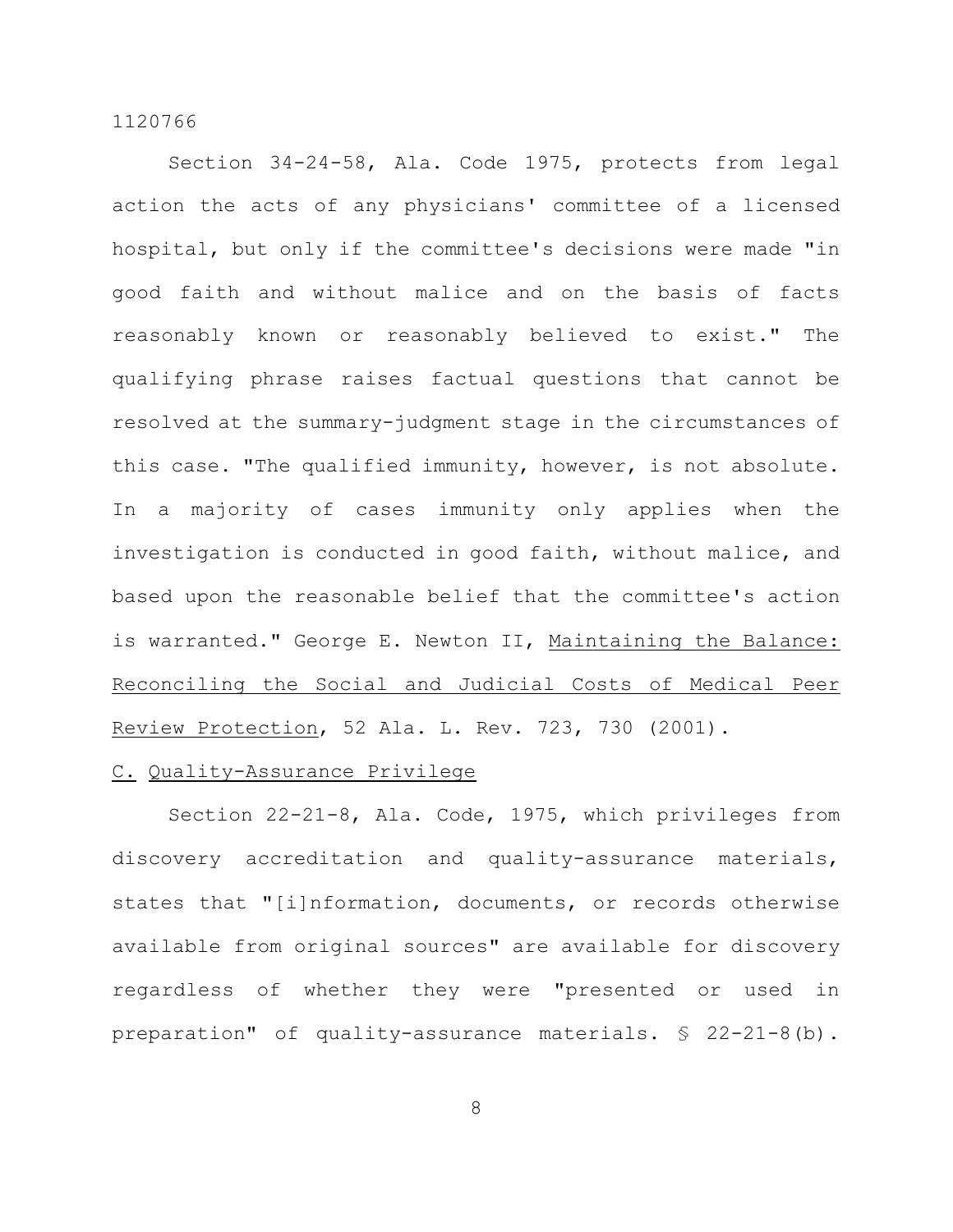Additionally, any person involved in the preparation and review of such materials may still testify "as to matters within his knowledge." § 22-21-8(b). Section 6-5-333 contains similar qualifications. "Nothing contained herein shall apply to records made in the regular course of business by a hospital ... or records available from original sources" even though "presented during proceedings" of a peer-review committee. § 6-5-333(d).

Thus, state law provides only a qualified privilege for peer-review or quality-assurance material.<sup>2</sup> Apart from the requirements that the hospital committee act in good faith and make a reasonable investigation, information considered in performing the peer-review or quality-assurance function is still discoverable if contained in business records or by direct inquiry to the original source. "[R]ecords made in the regular course of business, exclusive of official committee functions, and otherwise available from their original sources, are discoverable and not privileged." Ex parte

 $2$ Similarly the Health Care Quality Improvement Act of 1986, 42 U.S.C. § 11101 et seq., provides immunity to a hospital for a "professional review action" if, among other things, the action is taken "after a reasonable effort to obtain the facts of the matter."  $42 \text{ U.S.C. }$  \$ 11112(a)(2).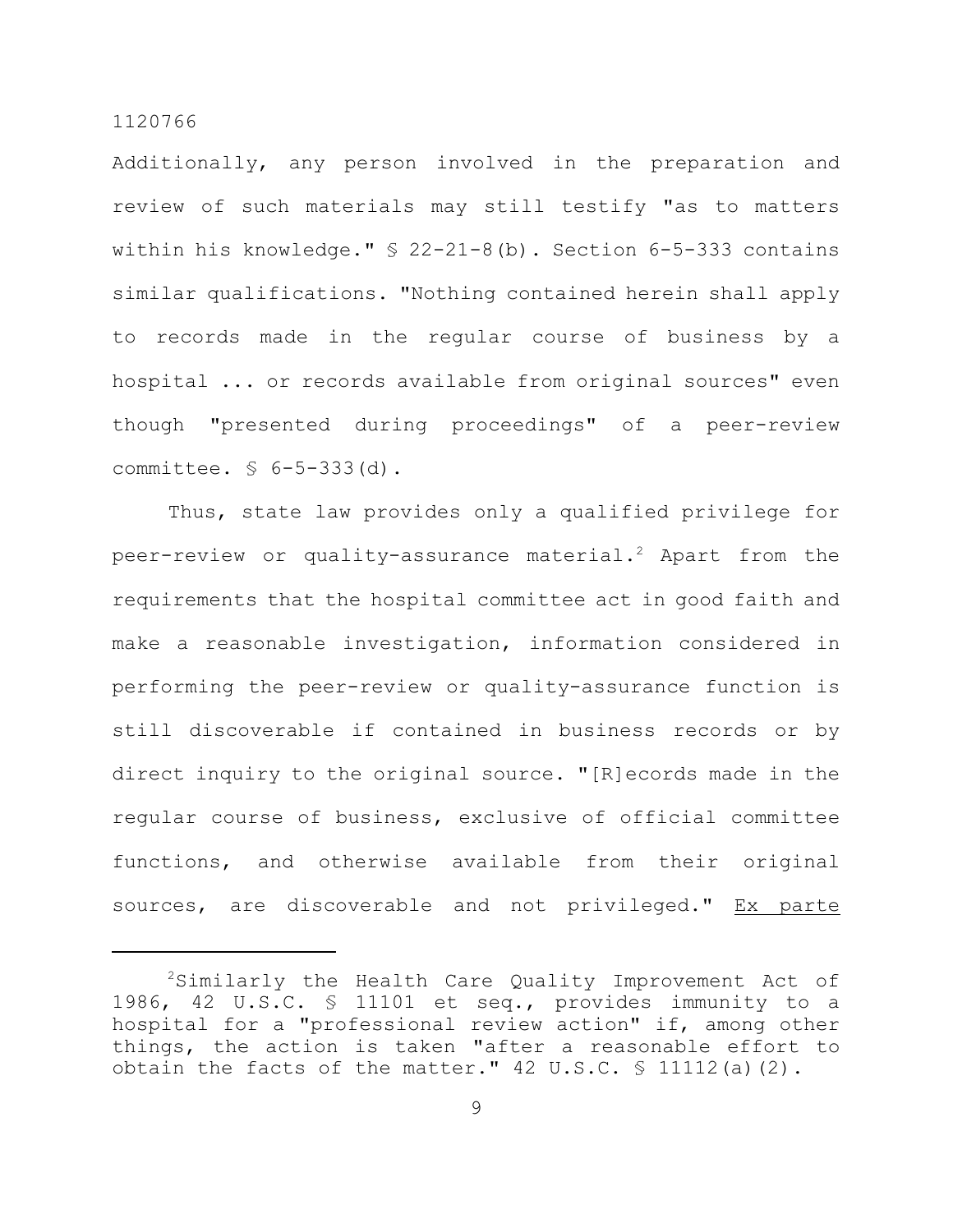Anderson, 789 So. 2d 190, 199 (Ala. 2000). See also Ex parte Krothapalli, 762 So. 2d 836, 839 (Ala. 2000) (noting that "§ 22-21-8 does not protect information if it is obtained from alternative sources"); Newton, Maintaining the Balance, 52 Ala. L. Rev. at 736 (noting that "peer review statutes protect the work product of a review proceeding, not the underlying substantive evidence").

In Ex parte Fairfield Nursing & Rehabilitation Center, L.L.C., 22 So. 3d 445 (Ala. 2009), this Court held that certain documents were privileged under § 22-21-8 based on a nursing-home affidavit that "the requested documents are not kept in the ordinary course of business and do not become a part of a resident's medical chart." 22 So. 3d at 454. We noted, however, that those statements were "unopposed." Id. In this case Claire Owens, Director of Risk Management and Corporate Compliance for SBMC, stated by affidavit that documents relating to the investigation of Lindsay were "not kept by [SBMC] in the ordinary course of business." Lindsay in his affidavit disagreed. He stated that "[s]ome, if not all of the various documents ... and the audio recordings of calls to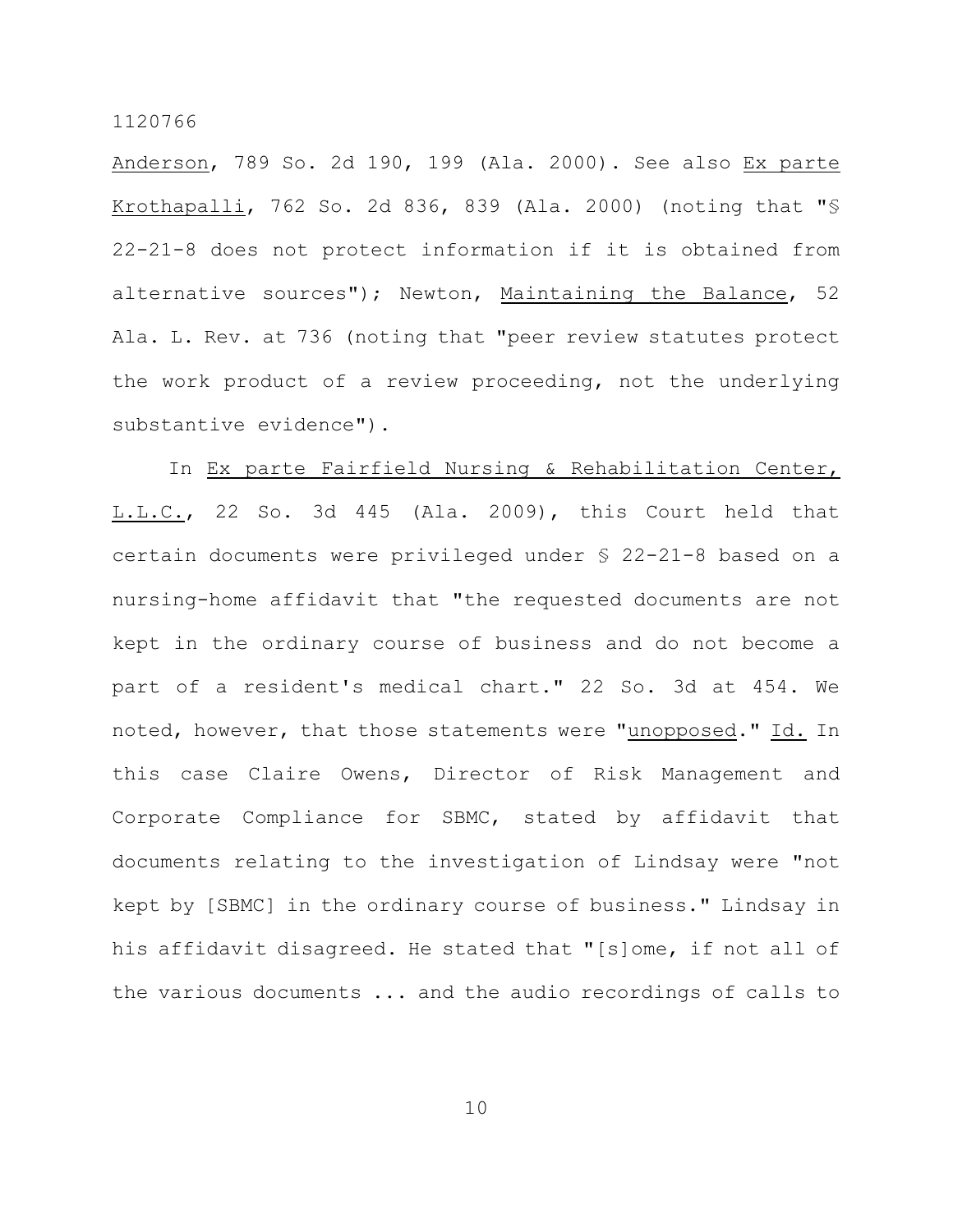the Emergency Department are records kept in the ordinary course of business at the Hospital."

To establish his personal knowledge of those facts, Lindsay stated that he had been a physician at Shelby Baptist Medical Center since 1993 and that as a trauma surgeon he "learn[ed] firsthand how the emergency room works."

"I am well aware of the importance of voice recordings on all calls to the emergency room and how these are kept in the normal course of business. As a trauma surgeon, I am also familiar with the business practices of the SBMC emergency room.

"....

"Hospital charts of patients and recorded phone calls to the Emergency Department are regularly kept in the ordinary course of business at SBMC and do not constitute peer review or quality assurance materials."

Unlike in Fairfield Nursing, the factual averments in this case as to privilege are not unopposed. On the motion of SBMC the trial court struck Lindsay's affidavit on the basis that "said testimony is supported by neither a factual basis nor personal knowledge sufficient to support the conclusory, speculative assertion that the quality assurance materials are not quality assurance materials." Given the detailed statements in Lindsay's affidavit based on his many years of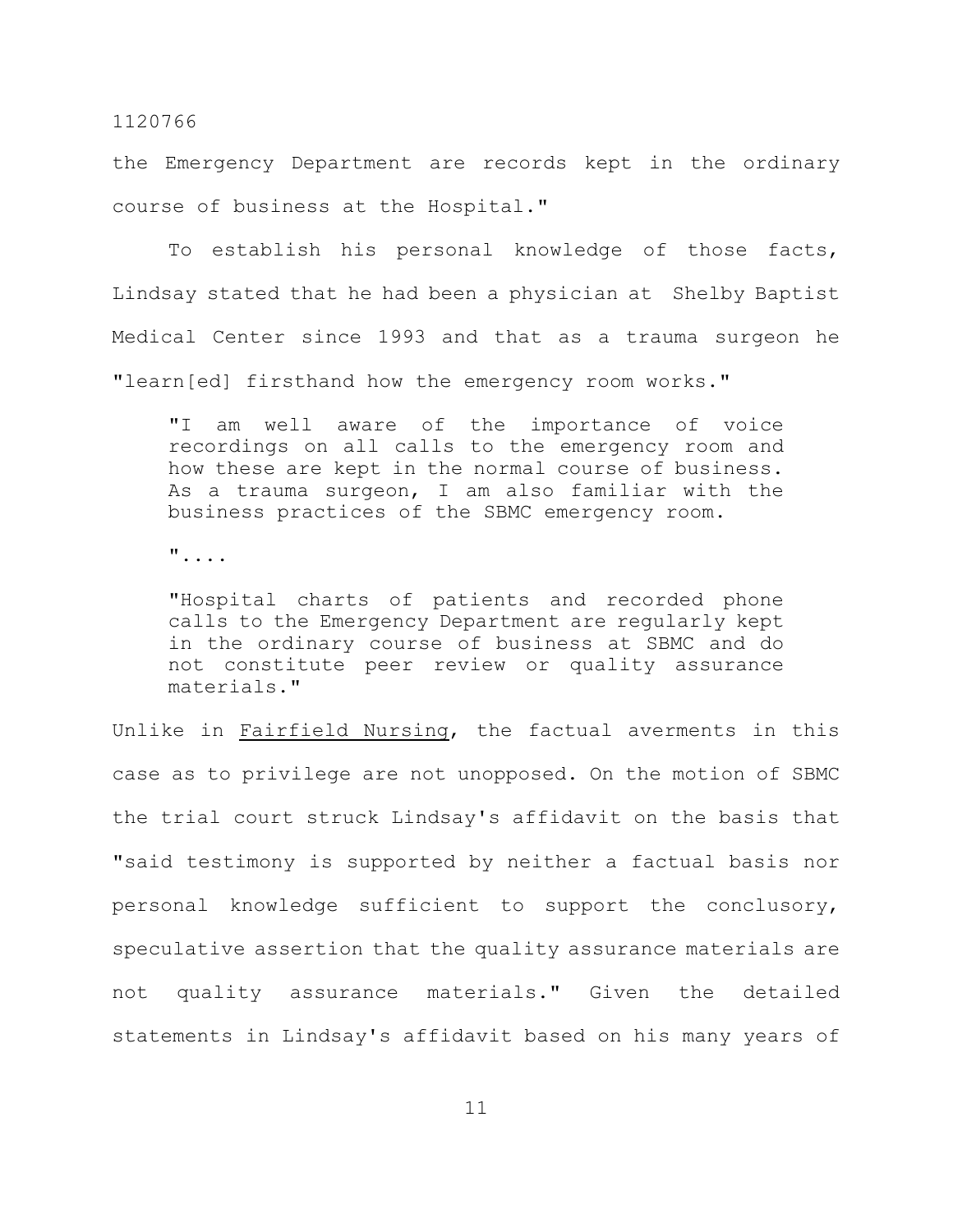personal experience as an emergency-room surgeon at Shelby Baptist Medical Center, I cannot agree that his affidavit is so insubstantial as to warrant being stricken from the record.

### D. The Substantial-Evidence Test

Alabama requires a party opposing a summary-judgment motion to offer "substantial evidence" of the existence of a genuine issue of material fact, i.e., "evidence of such quality and weight that fair-minded persons in the exercise of impartial judgment can reasonably infer the existence of the fact sought to be proved." West v. Founders Life Assurance Co. of Florida, 547 So. 2d 870, 871 (Ala. 1989). See also § 12-21- 12(d), Ala. Code 1975. "[T]he dispute about a material fact is 'genuine' ... if the evidence is such that a reasonable jury could return a verdict for the nonmoving party." Anderson v. Liberty Lobby, Inc., 477 U.S. 242, 248 (1986).

A fair-minded juror, mindful of Lindsay's credentials and experience, could reasonably infer that at least some of the documents and recordings are business records that are exempt from the peer-review privilege. The Owens affidavit, in fact, makes no mention of the critical audio recordings of the prank telephone calls as documents not kept in the ordinary course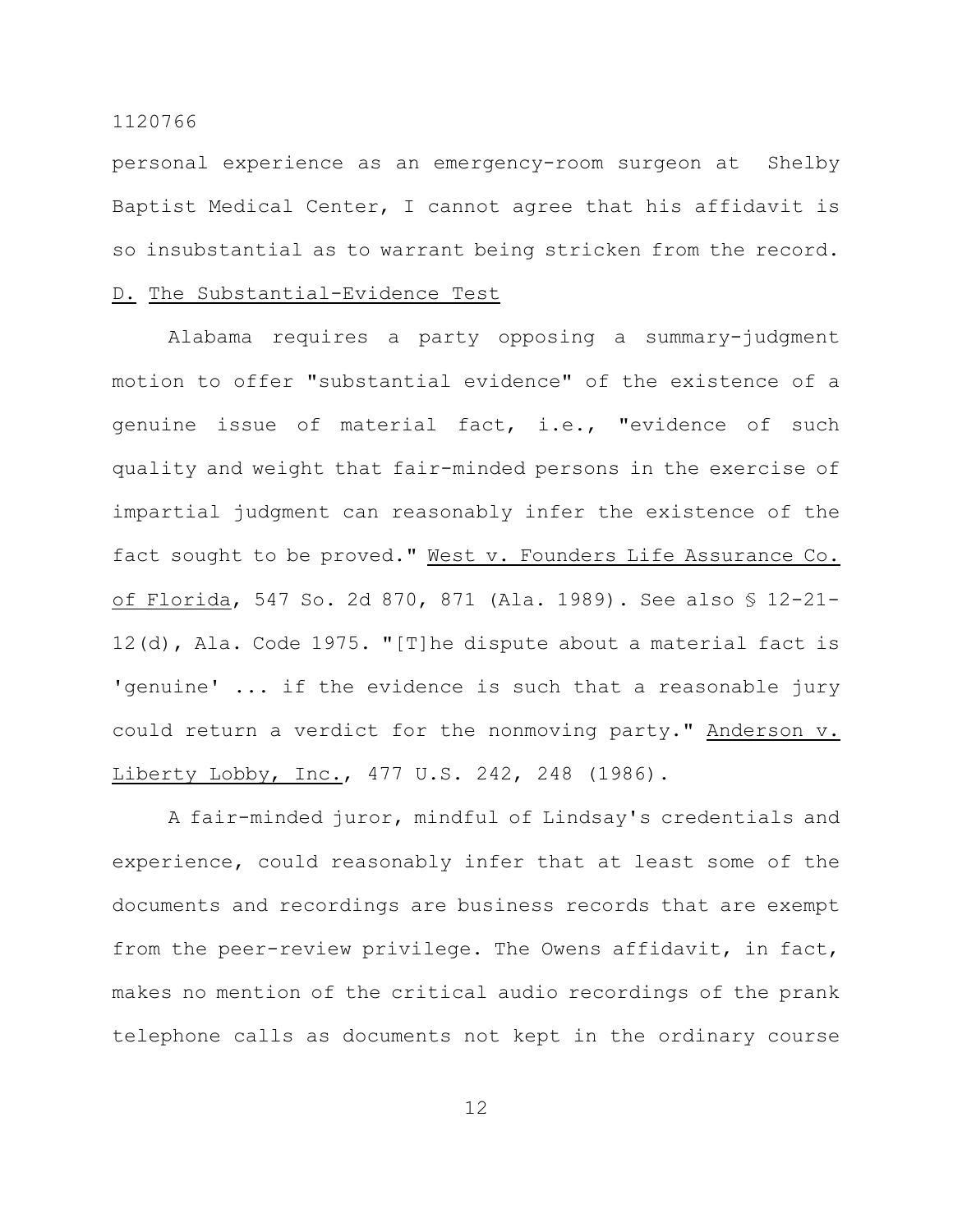of business. The trial court might have felt that SBMC had the better argument as to the categorization of the evidence and that SBMC's determination in this regard should be respected. However, "at the summary judgment stage the judge's function is not himself to weigh the evidence and determine the truth of the matter but to determine whether there is a genuine issue for trial." Anderson, 477 U.S. at 249.<sup>3</sup> To protect Lindsay's right to a trial by jury all inferences must be drawn in his favor. "All reasonable doubts concerning the existence of a genuine issue of material fact must be resolved against the moving party." Hanners v. Balfour Guthrie, Inc., 564 So. 2d 412, 413 (Ala. 1990). "When a genuine issue of material fact exists, the jury must play its traditional role of a factfinder." Ex parte BASF Constr. Chems., LLC, [Ms. 1101204, Dec. 30, 2013] \_\_\_ So. 3d \_\_\_ (Ala. 2013).

E. Release

 $3$ The trial court at the summary-judgment stage may not decide which party is more believable."[N]either the trial court nor this Court may undertake credibility assessments in reviewing testimonial evidence submitted in favor of, and in opposition to, a motion for a summary judgment, whereas making such credibility assessments is one of the key functions of the trial jury." Lyons v. Walker Reg'l Med. Ctr., 868 So. 2d 1071, 1077 (Ala. 2003).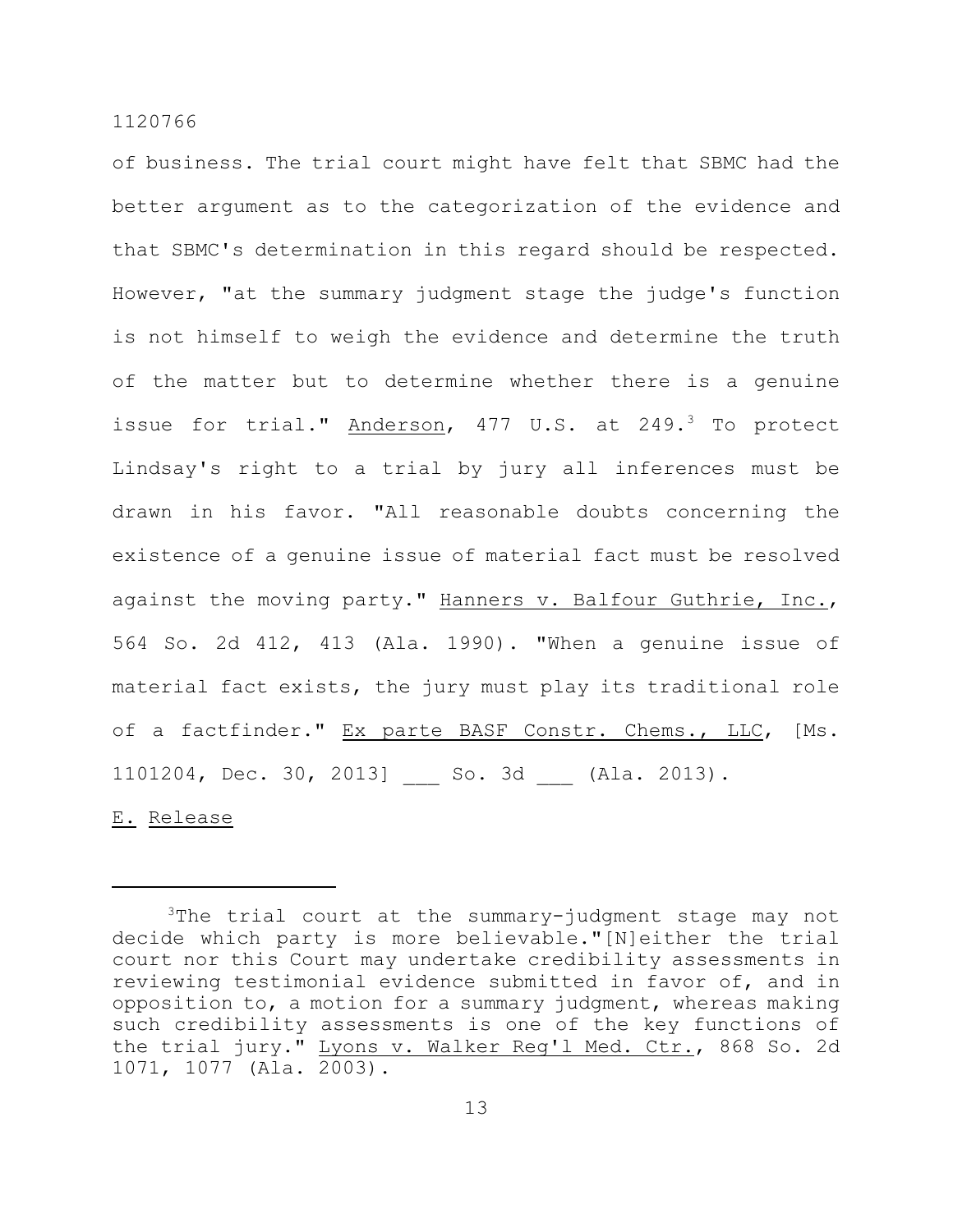In connection with seeking medical privileges at SBMC, Lindsay signed a release in 2008 extending absolute immunity to SBMC "[t]o the fullest extent permitted by law ... for any matter relating to appointment, reappointment, clinical privileges, or my qualifications for the same." A contractual waiver of liability that immunizes a party from future intentional tortious conduct is void as against public policy. Reece v. Finch, 562 So. 2d 195, 200 (Ala. 1995). See also Barnes v. Birmingham Int'l Raceway, Inc., 551 So. 2d 929, 933 (Ala. 1989) (holding that "pre-race releases, although valid and consistent with public policy as to negligent conduct, are invalid and contrary to public policy as to wanton or willful conduct"). Because the issue of willfulness in this case is fact-bound and Lindsay has presented evidence from which an inference of willfulness may reasonably arise, immunity based on the release must also await development of the facts.

#### F. Rule 56(f) Motion

To utilize the original-source exception to the peerreview privilege, Lindsay filed a Rule 56(f), Ala. R. Civ. P., motion for a continuance to depose SBMC employees who had firsthand knowledge of the events at issue. "A typical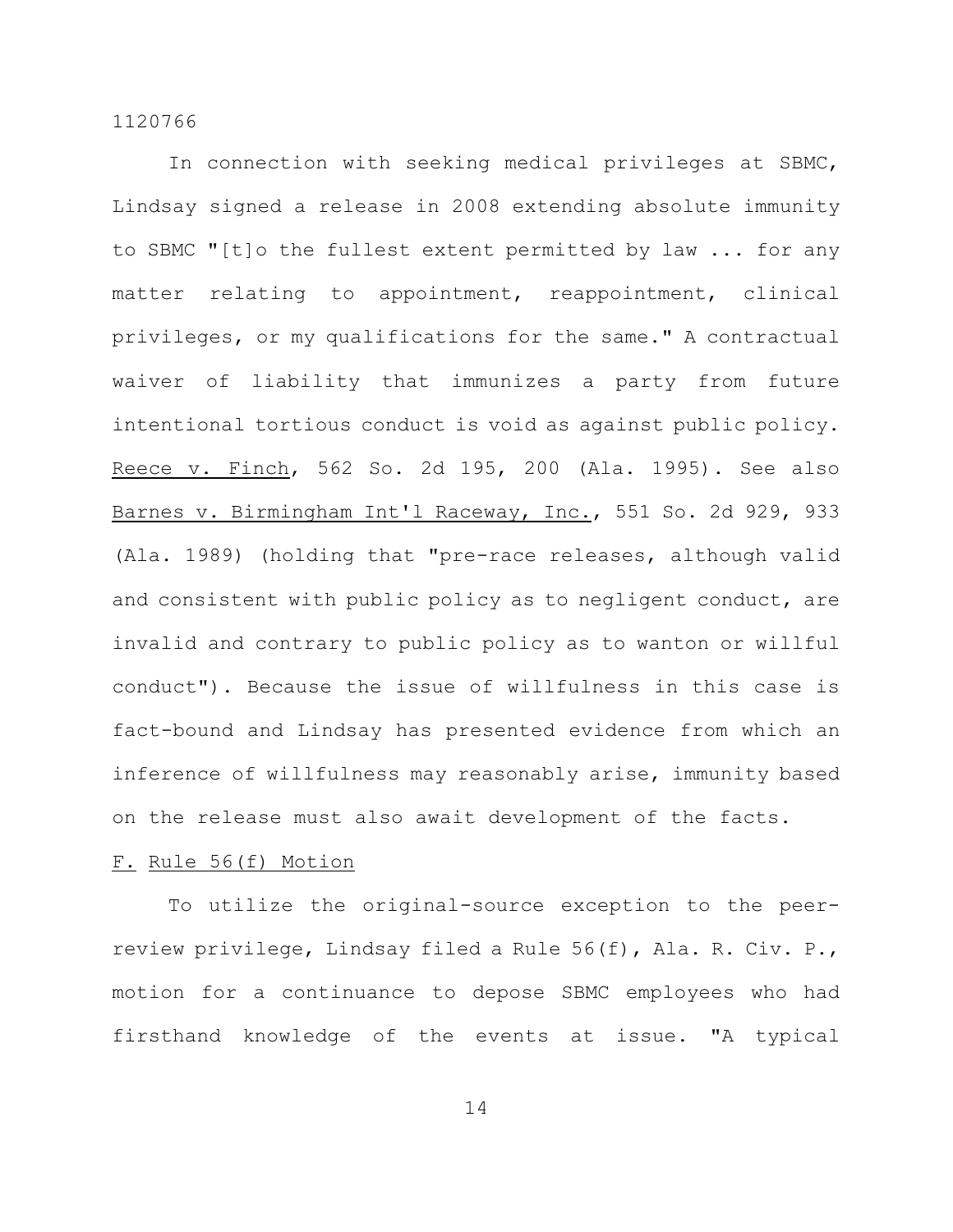situation for the application of Rule 56(f) is where the opposing party cannot present by affidavits facts essential to justify his opposition because knowledge of those facts is exclusively with, or largely under the control of, the moving party." Griffin v. American Bank, 628 So. 2d 540, 542 (Ala. 1993). Because the hospital staff who took the prank telephone calls and witnessed their effect have direct knowledge of relevant facts, the trial court should have permitted Lindsay to develop their testimony.

### IV. Conclusion

Lindsay has raised triable issues of fact under the relevant statutes as to whether SBMC acted in good faith and conducted a reasonable investigation or indeed any investigation at all before erroneously suspending his privileges and reporting that fact to the medical board. Lindsay's affidavit also raises a genuine factual question as to whether certain evidence claimed to be privileged is in fact discoverable under the business-records exception. He also is entitled to depose witnesses who have personal knowledge of the relevant facts regardless of whether they provided any information to the hospital about these events.